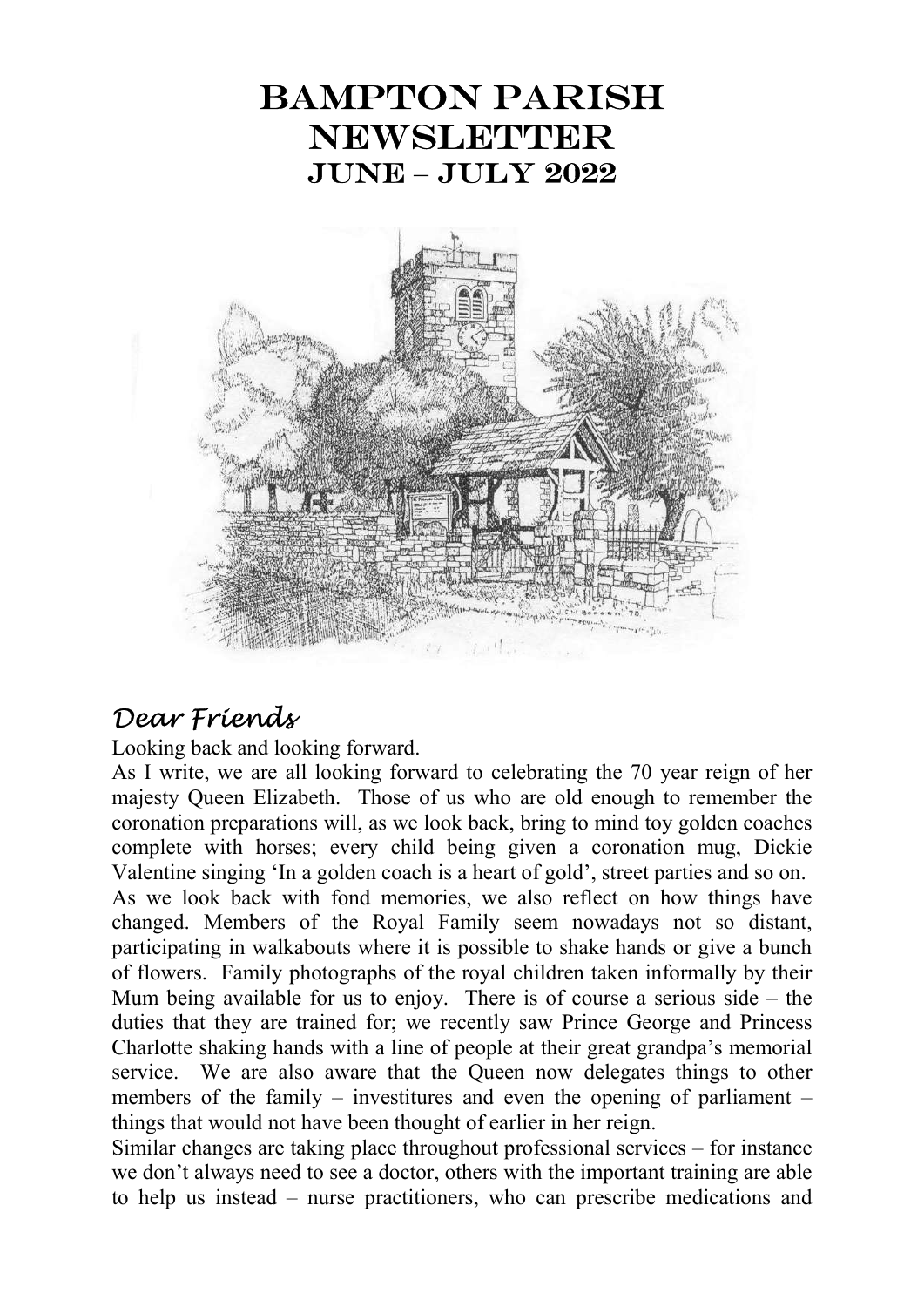recommend treatments; paramedics who can perform lifesaving treatments prior to admission to hospitals. These things also would not have been thought of earlier in the Queen's reign.

The church has also changed, looking back, people are often remembering with great affection various vicars who served in the parish, visiting them at home and in hospital, meeting them informally and so on as well as taking services. This has also changed; vicars recently have had a responsibility for 5 or more parishes, even more parishes perhaps in the future. This means that others will need to take over some of those duties and lead services. Our parishes of Shap and Bampton are part of the High Westmorland parishes, a group of 5, which is part of Appleby Deanery – a group of 33 churches. Deaneries are usually led by a rural dean, this post is vacant at the moment; the post of vicar of the high Westmorland parishes is also vacant. Change is unlikely within the next few months. So we are relying on retired clergy, self-supporting clergy, readers and lay ministers to keep things going. If you need anything, it's best to contact your churchwardens who will be able to advise and help you. You can help by praying that the reorganisation and recruitment goes smoothly and by being patient.

We ask for God's blessing at these changing times, and 'God save the Queen' as we celebrate.

# Elaine

#### Contact Details

| Kathy Jenkins, Church Warden       | 01931 714400 |
|------------------------------------|--------------|
| Elizabeth Coy, Asst. Church Warden | 01931 713211 |

## Lent Lunches

It was good to be able to reintroduce the lunches after a 12 month absence and once again they proved to be successful. A variety of homemade soups were available and a total of £375 was raised which, this year, was donated to the Red Cross Ukrainian Crisis Appeal.

#### COME AND JOIN US

#### at

#### ST PATRICK'S CAFE CHURCH

on Sunday,  $12^{th}$  June and Sunday,  $10^{th}$  July at 10am in the Church Hall

Themes still to be arranged

Do come and share in our fellowship

#### Platinum Jubilee Service

We shall be holding a service on Sunday,  $5<sup>th</sup>$  June at 10am to celebrate the Queen's Platinum Jubilee and her 70 years as head of the Church of England.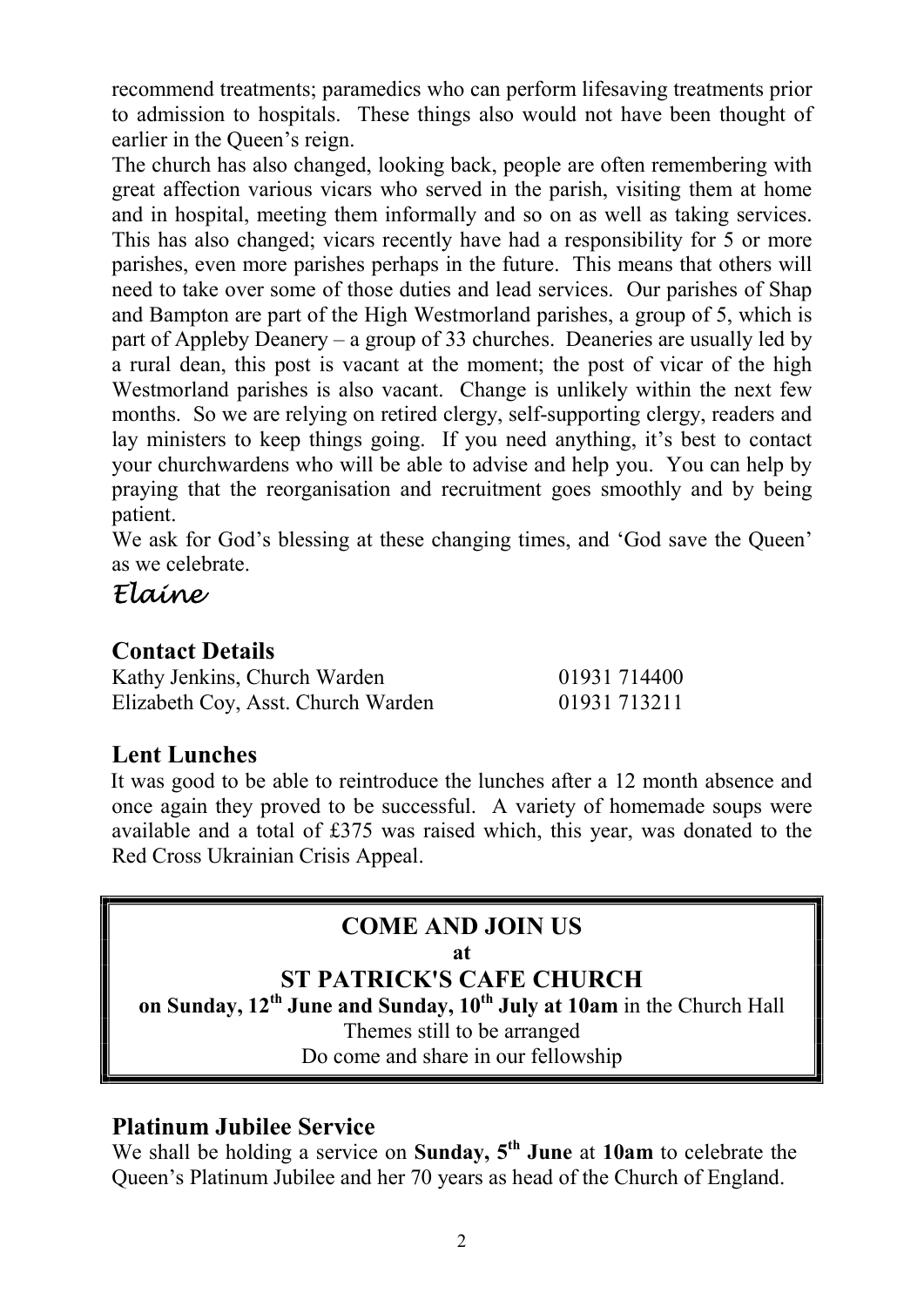#### Bell Ringing

ANE

**PLA** 

 $QUEE_A$ 

UM JUBIN

Visiting ringers and anyone who might be interested in learning how to ring are always welcome. Please contact the Tower Captain in advance on Tel: 01931 716822 in order to confirm a date and time before your visit. Thank you.

Bampton PCC

# Queen's Jubilee Celebration  $-2<sup>nd</sup>$  June to  $5<sup>th</sup>$  June

Hurrah! Nearly there, to celebrate the Queen's Jubilee in a few day's time.



The second event will be a get-together in the Memorial Hall on Friday, 3<sup>rd</sup> June starting at 6.30pm. A £5 admission fee will be charged – tickets are available from Maureen Barber (713314). There will be a meal and a celebration cake. Afterwards we will

celebrate with music, dancing and there will be singing to listen to. The bar will be open all evening.

The third event will be on Sunday,  $5<sup>th</sup>$  June from 2pm. This will be a bringand-share picnic with games in the hall and events on the field. Cars will be parked on the adjoining field. Tea and coffee will be served and orange juice for the children.

Let's hope we all have an enjoyable time with lasting memories from this four day event.

Maureen Barber

#### Jubilee Celebrations in Butterwick

We are planning on having our own "street party" on Saturday,  $4<sup>th</sup>$  June on Butterwick Green. If you would like to join us, please contact Suzanne Stolberg on 07377 526411 for more information.

#### Bampton REMOTE Cinema 2022

Another season quickly passed….that's twice we've managed 6 films between September/October to January 2022 and once we've succeeded to show another 4 films to May. This is great progress, especially as the screenings bracketed Covid. We wish to thank all the audience for their responsibility and participation this season, the cooks (simply the best), the bar, the hall, Bampton PO and Shop. It's worth repeating that all proceeds go towards Bampton Memorial Hall funds but the main purpose is to get together for an evening's great meal and entertainment on your doorstep with friends, family, neighbours and visitors.

We'll see you again in the autumn. Please keep ideas coming in (already got one film request in the pipeline) and warmest wishes for a brilliant summer.

> Bampton REMOTE cinema committee: Hazel, Mike, Vickie, Sue and Dave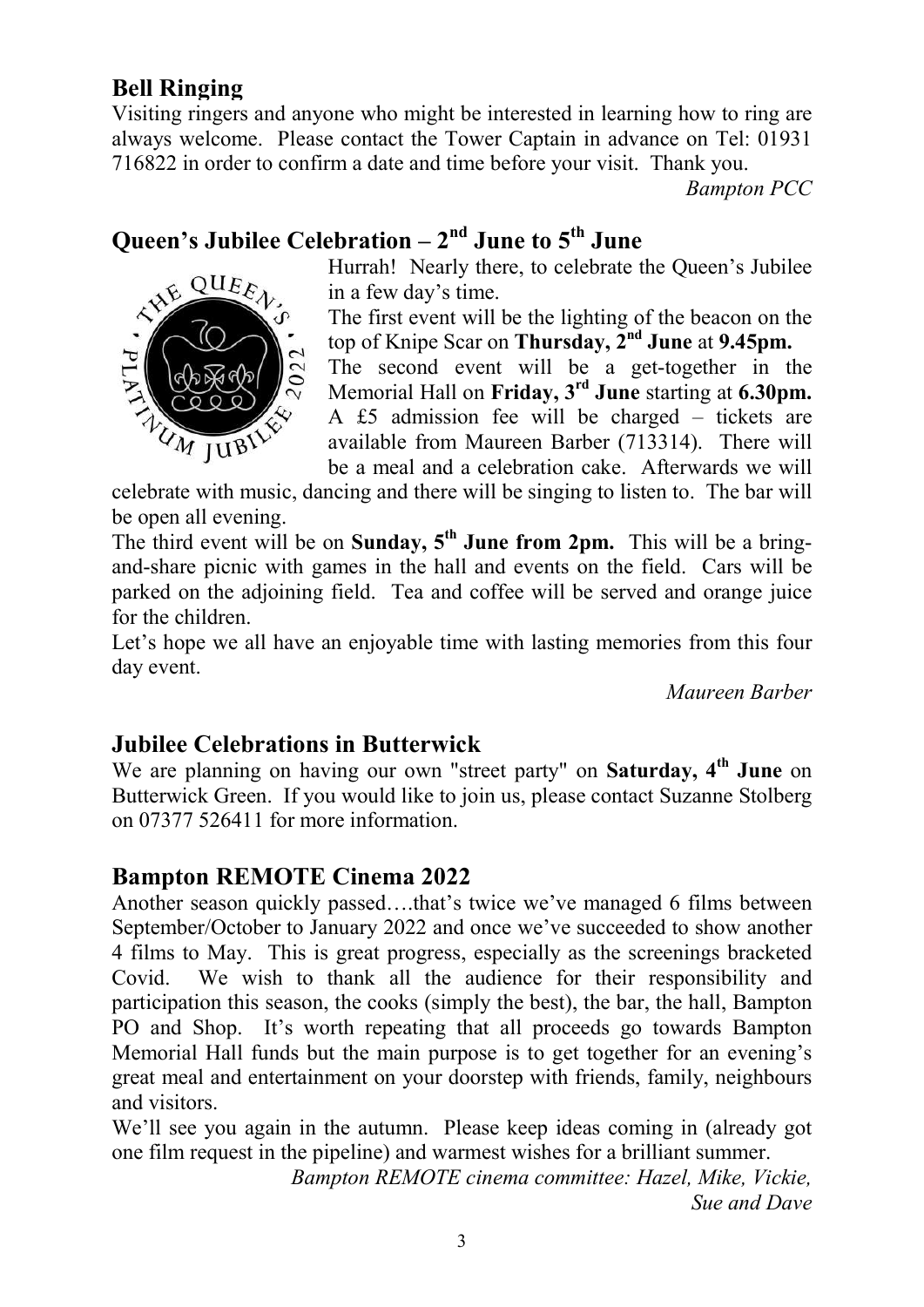#### Big Breakfast in aid of Ukraine



On Sunday, 3rd July Petra and Dawn will be holding a big breakfast in the Village Hall from 9am – 1pm with all proceeds going to the Ukrainian appeal. Tickets are £8 and can be obtained from the post office; from Dawn on 01931 713163; or you can email Petra at pcrussell@btinternet.com or send a text on 07855 966542. Please also note there will be a plant stall too, with lots of different plants grown by Dawn.

We look forward to seeing you there.

Petra & Dawn

#### Educational Grants: The Bampton Endowed Schools Endowment

Last year the Charity made 10 grants totalling £3500 to local young people. These awards were mainly to help them financially while they took part in a variety of post-16 educational courses at college, university, sixth-form or while undertaking apprenticeships.

The Trustees now invite applications for financial support from those who will be undertaking courses at any university, college or institution of higher or further education or at sixth-form level, in autumn 2022. Consideration will also be given to applications from those who will be taking part in other forms of post-16 education (including the study of music or other arts) to prepare for entry into any occupation, trade or profession.

To be eligible the applicant must be:

- Under the age of 25 on  $1<sup>st</sup>$  September 2022
- Resident in the civil parish of Bampton, Cumbria or have attended Bampton Endowed School.

An application form can be obtained from: David Cooke, Mill Craggs, Bampton, Penrith, CA10 2RQ (01931 713392) or by email from cooke856@btinternet.com

Completed application forms must be received by  $30<sup>th</sup>$  September 2022.

#### Le groupe français

Nous avons décidé de ne pas faire de pause cet été. Nous avons réservé la petite salle comme d'habitude mais, s'il fait vraiment chaud et ensoleillé, nous nous assoirons dehors et ferons comme si nous étions en France. Merci de nous joindre si vous passez par là.

You will be very welcome to join us – dates in the calendar.

Marion Jones 713555

#### Tinclar's Library

The library is now open as normal, every Monday 12-2pm

The Trustees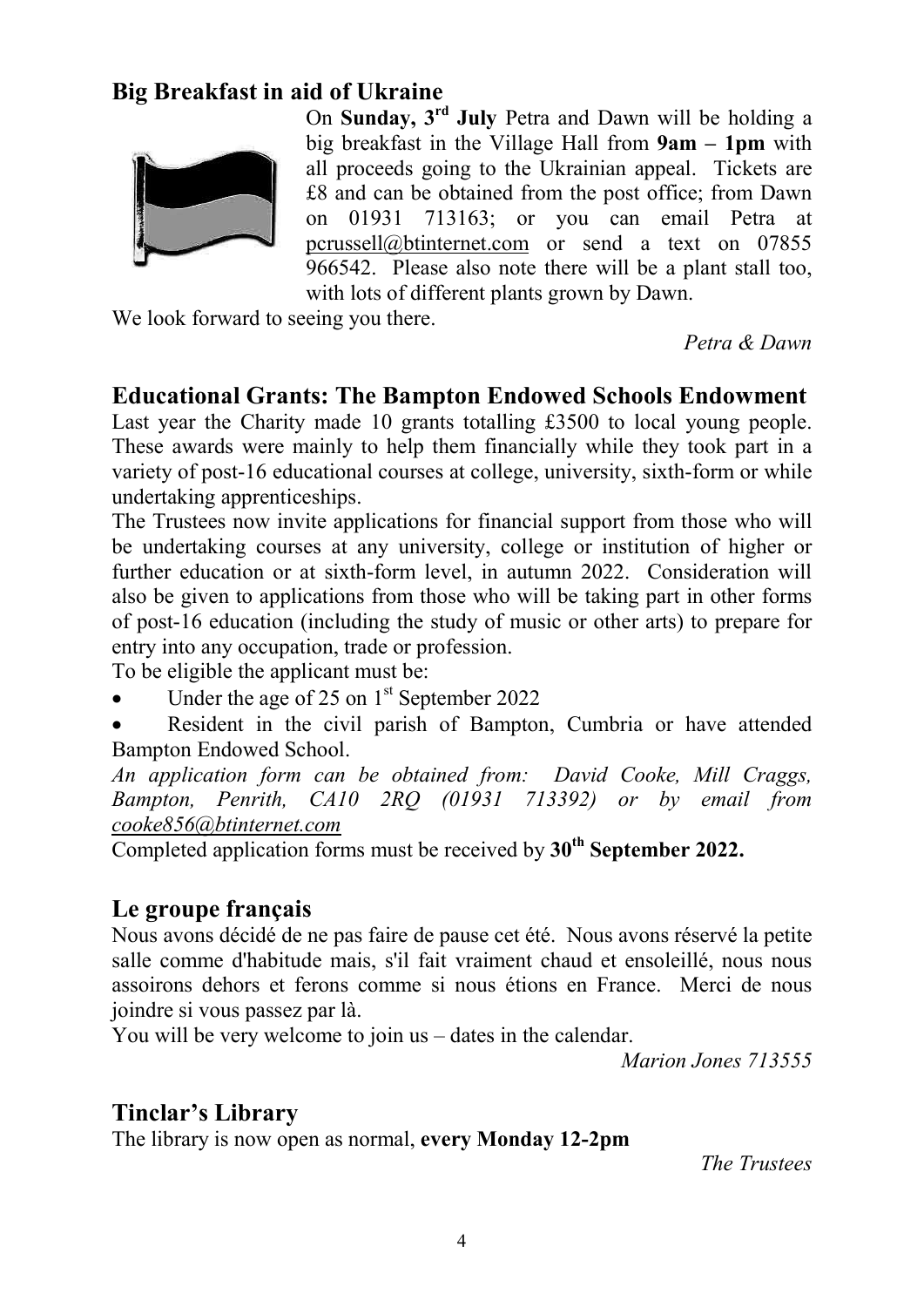## Knit and Knatter!

I am hoping to set up a little group for those of us who love all things knitting and crocheting. The plan is to meet once a month on the first Wednesday of the month, starting on the  $6<sup>th</sup>$  July.

Dan and Justin have very kindly allowed anyone interested to meet at the Bampton Tea Rooms from 10am until 11.30am. Just bring along your current project – needle, hooks and yarn – and let's get creative over a cup of coffee! The idea is that we can hopefully be able to share patterns, tips and generally enjoy ourselves.

If you're interested then please contact Suzanne Stolberg on 07377 526411 or email suzanne@wordofmouthassociates.co.uk

## I'll Take the High Road

The High Street Roman Road stretches from Brougham Roman Fort, to the south of Penrith, over the Lake District Fells to Ambleside Roman Fort. 17 km of the route in the Lake District National Park is scheduled, designated as a nationally significant site, 5 km of which cross Bampton Common. It reaches elevations of c.820m (2,690ft) – the highest Roman road in England.

The High Street suffers from various causes of erosion but efforts to manage it and prevent damage are hampered by a lack of precise information about the route and extent of the monument, the mapped depiction of which is ultimately derived from an OS six-inch map hand annotated to mark the extent of the scheduling in the 1970s.

This summer  $(8^{th} - 21^{st}$  August) we are undertaking a community archaeology project on Bampton Common, aiming to uncover new information about the Roman Road and landscape development of the area through a programme of surveys, research, excavation and interpretation.

The work will be carried out by volunteers under the direction of professional archaeologists. Can we determine where the road actually went? Did the Romans build a formal route or did they just use a trackway, which has been in use since prehistoric times? Would you like to join us and help us find out the answers?

If you would like to find out more we are holding an Introductory Session from 10am until 12pm on Saturday,  $25<sup>th</sup>$  June at Bampton Grange Church Hall. Come along and meet the team and find out what we are planning.

If you can't make that date but would like to find out more please email me at archaeology@lakedistrict.gov.uk

This project is possible due to the funding from a National Lottery Heritage Fund grant to the 'Our Common Cause: Our Upland Commons' project. Details can be found here: https://foundationforcommonland.org.uk/ourupland-commons

Eleanor Kingston, Lead Strategy Adviser: Historic Environment Lake District National Park Authority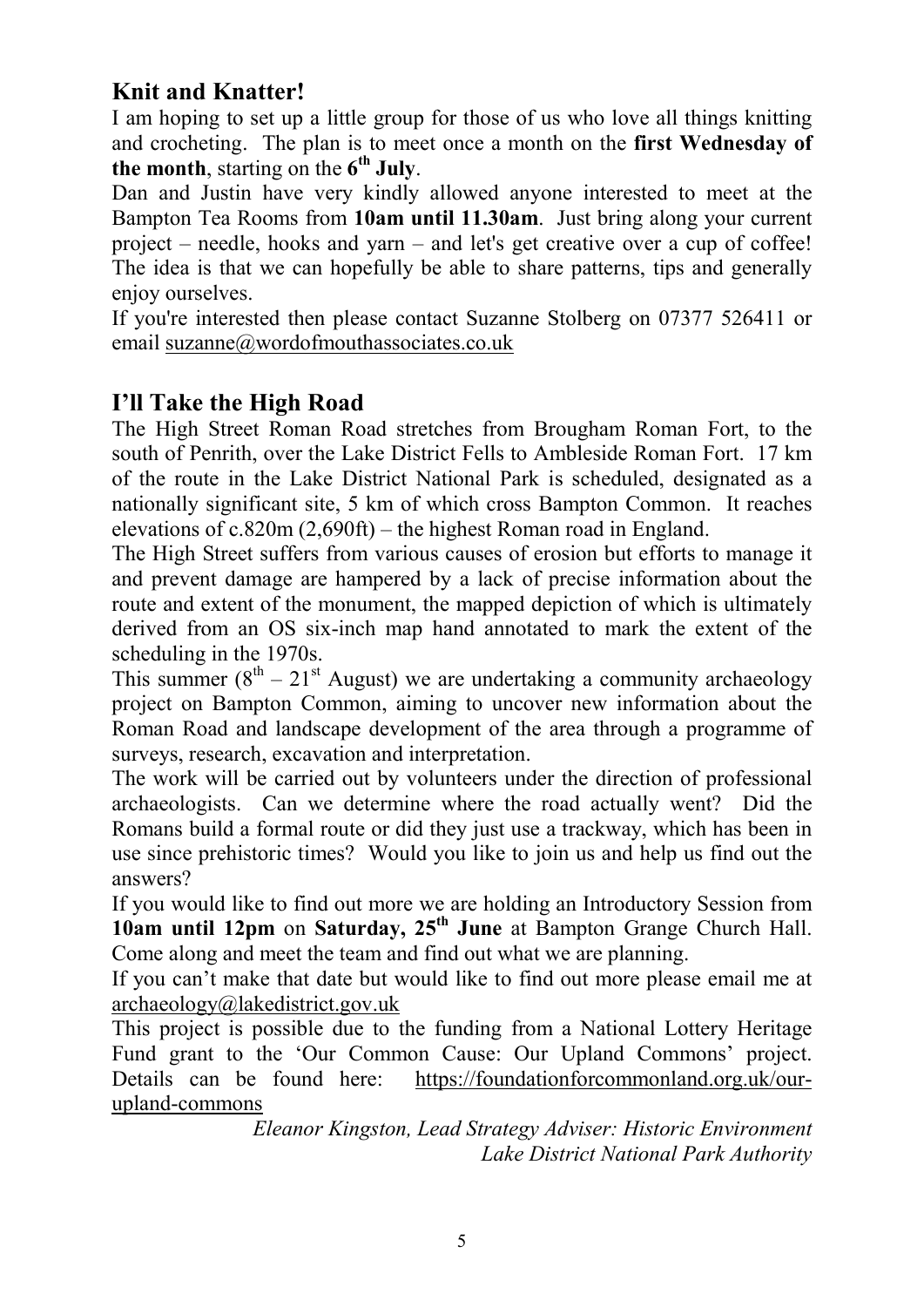#### Land needed for eco-friendly grass cutters!

I've been given the chance to take on 4 Ryland lambs but I need somewhere for them to graze and live their best life.

Do you have a secure field or paddock that you would be happy to rent out to a newbie hobby farmer?

We live in Butterwick so somewhere local would be ideal.

Please call Suzanne on 07377 526411 or email suzannestolberg@gmail.com

#### Bampton Community First Responder Team

The team have recently met up to train, with this training session consisting of scenarios based around common presentations such as difficulty in breathing, chest pain and Sepsis. The next team meeting will be coming up soon and we will continue to train to be ready to help the community when needed.

If you think you'd like to join the team and help provide essential emergency cover for the local community please feel free to get in contact with me for an informal chat or look at the NWAS CFR page http://www.nwasresponders.info/ All applications are submitted through the web page and are confidential.

If you feel unwell and think it is a medical emergency DIAL 999 or 112 and ask for AMBULANCE. Any on call CFR's will then be tasked by Ambulance control to attend if appropriate. CFR's will not be tasked to attend all 999 calls but will be asked to attend the following type of emergencies: abdominal pain, severe allergic reaction, breathing problems, fitting, diabetic emergency, chest pain, stroke, loss of consciousness, collapse, cardiac arrest, respiratory arrest, some trauma. We will not normally be tasked to any incident involving children under 12.

Christine Hill, Bampton CFR Team 07771934996 christinehillski@gmail.com

#### Bampton Parish Council

#### Scoop the Poop!

The Parish Council would like to remind dog owners to scoop the poop! Our village is a beautiful place to live in so please keep it clean and safe.

#### 30mph Speed Limit

The Council have made a request to Cumbria County Council to place a 30mph zone between Bampton and Bampton Grange following reports of speeding.

#### Councillor Vacancy

#### Your Village Needs You!

Would you like to be involved in the decision making in the village? Are you looking for an opportunity to shape the area in which you live? Following a resignation, the Parish Council currently has a Parish Councillor vacancy. If you are interested and want to find out more, you can speak to one of the Councillors, contact the Clerk or come along to the next meeting on Tuesday, 19<sup>th</sup> July at 7.30pm in Bampton Memorial Hall.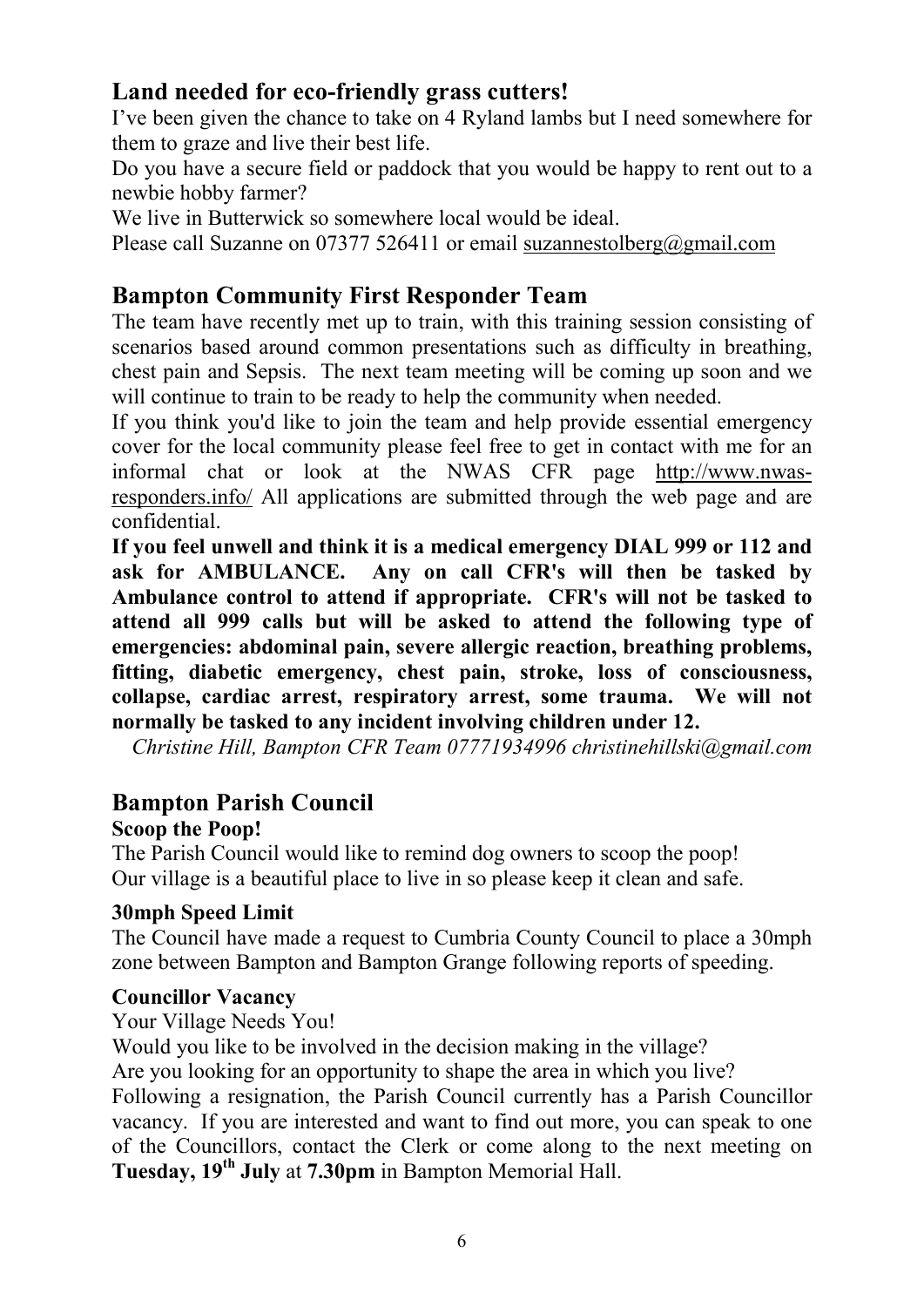No experience is necessary and training is available. Any person wishing to serve as a Councillor should write to the Council at Rundale, Dufton, Appleby in Westmorland, CA16 6DF or email clerkbamptonpc@gmail.com with a short CV and their reasons for becoming a Parish Councillor by  $11<sup>th</sup>$  July. The Parish Council will consider applications at the meeting on Tuesday,  $19<sup>th</sup>$  July.

A parish councillor must be 18 years or over, a British subject or a citizen of a member state of the European Union and be (a) an elector of the parish; or (b) a person who over the whole of the last twelve months has been owner or tenant of land or premises in the parish or has lived in the parish or within three miles or has had their principal place of work in the parish.

Sandie Watson (Clerk)

#### Bampton Pilates



Pilates is continuing in Bampton Memorial Hall at 5.30pm and 6.30pm on Monday evenings. Every class has a different focus, and we use different equipment to facilitate improving our strength, mobility and flexibility. All equipment is provided. Please contact Alexis on 07411 902674 or penrithpilates@gmail.com.

## Bampton & District Local al History Society.

The BDLHS has had another successful season of meetings during 2021/2022. Meetings were held on the first Tuesday of each month, and included a diverse and wide range of subjects; Ancient Paths in Cumbria; the art collector Helen Sutherland; Border Reivers; the lost community of Mardale; motor transport in Westmorland; and Communists at Howtown.

The new season will commence in October, when it is hoped that both existing and new members will join the BDLHS for another interesting range of subjects and speakers in 2022/2023.

The Society welcomes new members, and those interested in joining should make contact with the Membership Secretary, Heather Pitt (716861).

Andrew Yates, Chair BDLHS

#### Extracts from '100 Years Ago' in the Herald – May 1922

Cold and wet; frosts daily till  $17^{th}$ ; snow on the tops  $12^{th}$ ; deluge  $23^{rd}$ .

The Fell Pony Show of Stallions to choose a champion to travel the Shap, Bampton, and Orton district was held at Shap and won by Heltondale Victor for 3<sup>rd</sup> successive year; his breeder Mr. J. Metcalfe won the Government's £100 prize (now £8,000).  $3^{rd}$  was Mr. J. Relph, Drybarrows – his entry was a first timer.

There are two Mr. Wilson Lowises locally. One farms at Fieldgate, Bampton, the other is from Shap, and Station Master at Garstang.

Shap Football Club hosted the Medal Competition for teams from Shap, Bampton, Orton, and Crosby Ravensworth. Two Shap teams reached the final.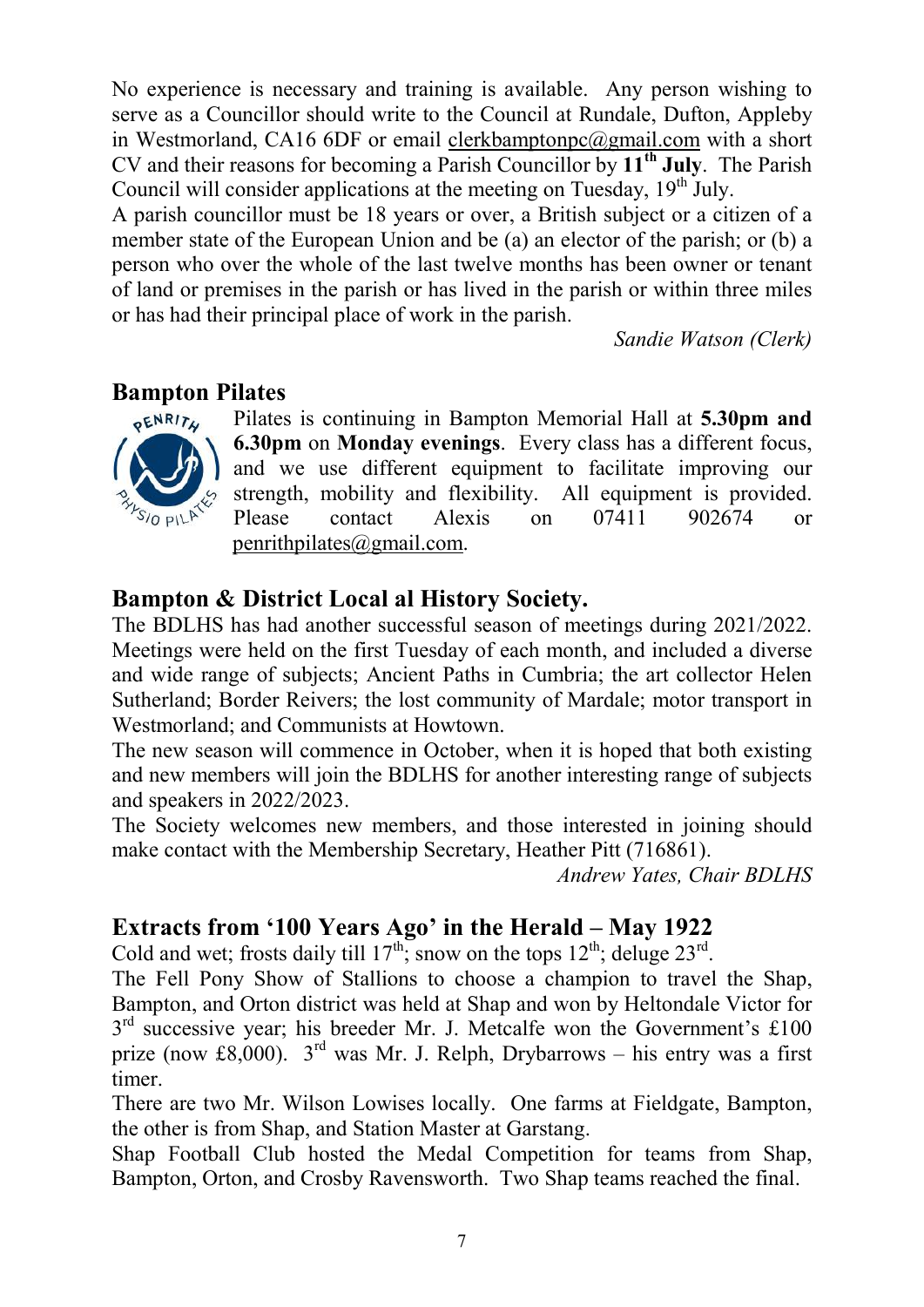Died at Carhullan, 7<sup>th</sup>, Alice, widow of Fenwick White of Forest Hill (near Bowscar) Penrith, and of Greenfield House (Brunswick Road) Penrith. She was 57. She was buried at Askham, Wednesday,  $10^{th}$  May.

Jeremy Godwin

#### The local bus

Face masks are now optional on the Fellrunner bus weekly Thursday service. The bus will go down Rosgill Hill at 9.47am, then travel via Bampton Grange (9.55am) to Burnbanks (10.02 am) and leave Bampton at 10.11am to arrive (via Morrisons) at Penrith Bus Station at 10.40 am. The return bus will leave Penrith Bus Station at 1.00pm to arrive back in Bampton at 1.27pm, Burnbanks at 1.38pm and Rosgill at 1.53pm (subject to passenger requirements). Bus passes can be used and children under 16 years travel free.

#### Bampton Village Website www.bamptonlakedistrict.org.uk

Please send any updates for the website to Chris Cant on chris@phdcc.com or 713240. Any new photos very welcome.

Copy deadline for the August/September issue is 5pm on Saturday 23rd July. Please send all items to Heather Pitt (Tel no: 01931 716861) pathfinders2728@gmail.com or Jane Storey (Tel no: 01931 713490) roger\_storey@btinternet.com. Thank you.

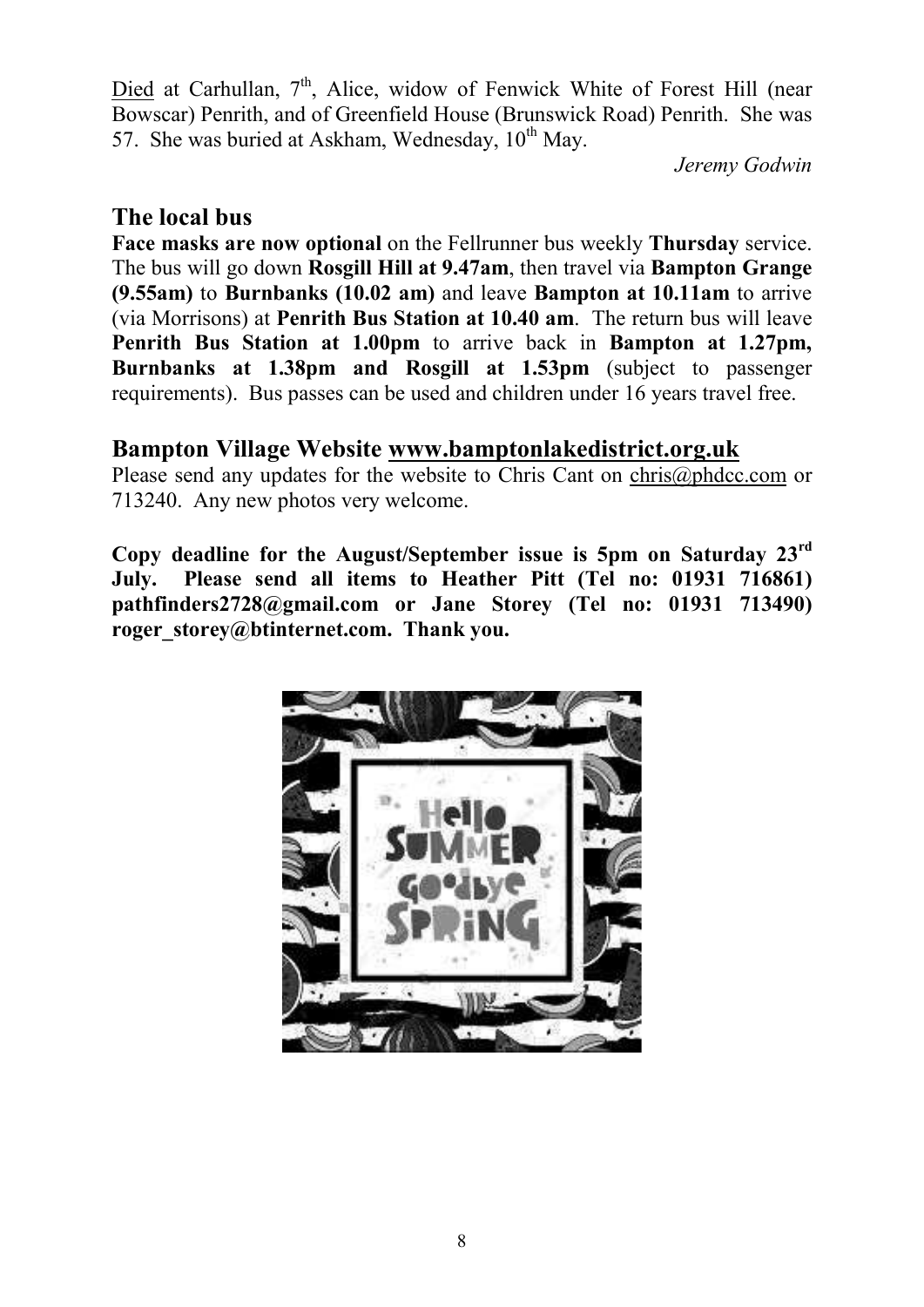PARISH DIARY (Note MH = Memorial Hall)

# JUNE

| We $1st$                          | French Group, Small Hall, 2.30-3.30pm                           |
|-----------------------------------|-----------------------------------------------------------------|
| Th $2^{nd}$                       | Queen's Platinum Jubilee lighting of the beacon, 9.45pm         |
| $\operatorname{Fr} 3^{\text{rd}}$ | Queen's Platinum Jubilee 'get-together', MH, 6.30pm             |
| Sa 4 <sup>th</sup>                | Queen's Platinum Jubilee 'street party' on Butterwick Green     |
| $Su$ $5th$                        | Platinum Jubilee service, 10am; preceded by celebration ringing |
|                                   | Bampton Walking Group, meet MH, 10am                            |
|                                   | Queen's Platinum Jubilee activity afternoon, MH, 2pm            |
|                                   | Ringing the bells to mark end of Jubilee Celebrations, 17.52-   |
|                                   | 18.22pm                                                         |
| Mo $6th$                          | Tinclar's Library, Church Hall, 12-2pm                          |
|                                   | Pilates, MH, 5.30pm and 6.30pm                                  |
| Sa $11^{\text{th}}$               | Bell Ringing practice, 11am-1pm                                 |
| $Su$ 12 <sup>th</sup>             | 'Café Church', Church Hall, 10am                                |
| Mo $13th$                         | Tinclar's Library, Church Hall, 12-2pm                          |
|                                   | Pilates, MH, 5.30pm and 6.30pm                                  |
| We $15^{\text{th}}$               | French Group, Small Hall, 2.30-3.30pm                           |
| Sa $18th$                         | Bell Ringing practice, 11am-1pm                                 |
| $Su$ 19 <sup>th</sup>             | Holy Communion by Extension with Diana, 10am                    |
| $Mo$ $20th$                       | Tinclar's Library, Church Hall, 12-2pm                          |
|                                   | Pilates, MH, 5.30pm and 6.30pm                                  |
| Sa $25th$                         | LDNPA High Street archaeology project, Church Hall, 10am-12pm   |
|                                   | Bell Ringing practice, 11am-1pm                                 |
| $Su$ 26 <sup>th</sup>             | Holy Communion with Chris Jenkin, 10.30am. Joint service at     |
|                                   | Tebay                                                           |
| Mo $27th$                         | Tinclar's Library, Church Hall, 12-2pm                          |
|                                   | Pilates, MH, 5.30pm and 6.30pm                                  |
| We $29th$                         | French Group, Small Hall, 2.30-3.30pm                           |

# JULY

| Sa $2^{nd}$                   | Bell Ringing practice, 11am-1pm              |
|-------------------------------|----------------------------------------------|
| $Su$ $3rd$                    | Big Breakfast in aid of Ukraine, MH, 9am-1pm |
|                               | Holy Communion with Chris Jenkin, 10am       |
| $\mathrm{Mo} 4^{\mathrm{th}}$ | Tinclar's Library, Church Hall, 12-2pm       |
|                               | Pilates, MH, 5.30pm and 6.30pm               |
| We $6^{\text{th}}$            | Knit and Knatter, Tea Rooms, 10-11.30am      |
| Sa $9^{th}$                   | Bell Ringing practice, 11am-1pm              |
| $Su$ 10 <sup>th</sup>         | 'Café Church', Church Hall, 10am             |
| Mo $11th$                     | Tinclar's Library, Church Hall, 12-2pm       |
|                               | Pilates, MH, 5.30pm and 6.30pm               |
| We $13^{th}$                  | French Group, Small Hall, 2.30-3.30pm        |
|                               |                                              |